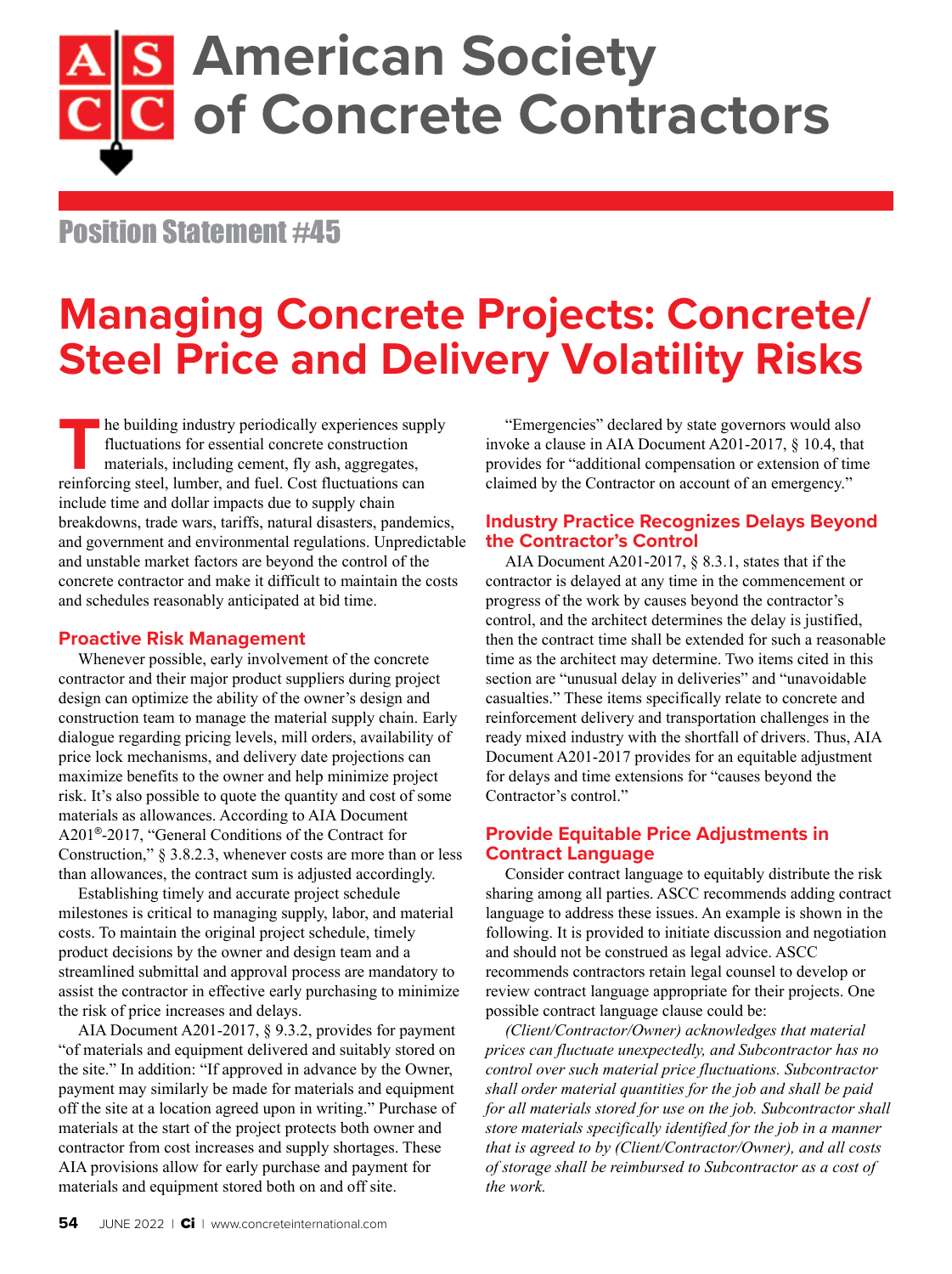## American Society of Concrete Contractors

*If Subcontractor material costs increase, then Subcontractor shall be entitled to a change order for these cost increases.* 

In accordance with AIA Document 201-17, § 7.3.8, it is customary for deductive changes to be the actual net cost, not including overhead and profit. ASCC concrete contractors will assess market conditions, evaluate current product supply, analyze vendor quotes, and work with the general contractor or construction manager to help minimize the owner's risk and deliver a successful concrete project. Achieving this objective requires cooperation among designers, concrete

This position statement from the American Society of Concrete Contractors is presented for reader interest by the editors. The opinions expressed are not necessarily those of the American Concrete Institute. Reader comment is invited.

contractors, general contractors, and owners. If this risk is not addressed, contractors will build contingencies into their bids, likely increasing the owner's costs and the potential for unnecessary disputes during the project.

If you have questions, contact your ASCC concrete contractor or the ASCC Technical Hotline at +1.800.331.0668.

### **Acknowledgment**

ASCC acknowledges the input and review by ACI Past President Jeffrey Coleman, CEO and Attorney at Coleman & Erickson, LLC, Minneapolis, MN, USA.

American Society of Concrete Contractors 2025 S. Brentwood Blvd., Suite 105 St. Louis, MO 63144 Telephone: +1.314.962.0210; Fax: +1.314.968.4367 Website: [www.ascconline.org](http://www.ascconline.org); Email: [ascc@ascconline.org](mailto:ascc%40ascconline.org?subject=)

# **NEW** and **UPDATED** ACI Specifications

#### **Real Adventure** An ACI Standard

Specifications for Concrete<br>Construction (AC) 201200 Construction (ACI 301-20)

### **Specifications for**

**Concrete Construction** ACI's 301-20 is a specification that architects and engineers can apply to any construction project involving structural concrete.

> **Field Reference Manual** ACI's *Field Reference Manual* is a compilation of ACI 301-20, "Specifications for Concrete Construction," and additional ACI documents.





CI 301-20

**Concrete Institute**<br> **Concrete.org** or call us at +1.248.848.3800

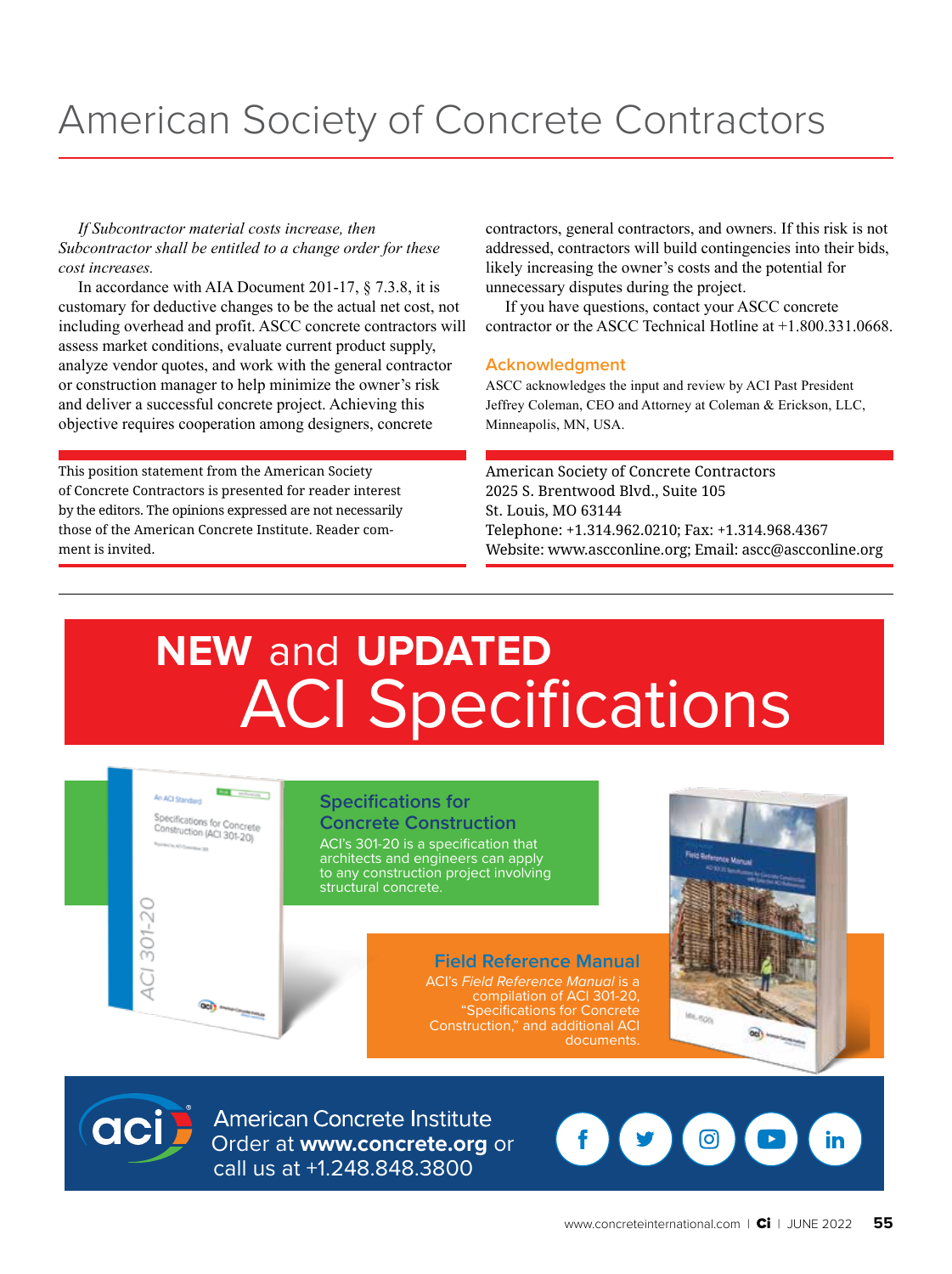## Gestión de proyectos de concreto: Precio del concreto/acero y riesgo de volatilidad en la entrega

*Declaración de posición #45*

## *por (Sociedad Estadounidense de Contratistas de concreto)*

La industria de la construcción experimenta periódicamente fluctuaciones en el suministro de materiales de construcción de concreto esenciales, incluidos cemento, cenizas volantes, agregados, acero de refuerzo, madera y combustible. Las fluctuaciones de costos pueden incluir impactos de tiempo y dinero debido a fallas en la cadena de suministro, guerras comerciales, aranceles, desastres naturales, pandemias y regulaciones gubernamentales y ambientales. Los factores de mercado impredecible e inestable están fuera del control del contratista de concreto y dificultan mantener los costos y los cronogramas razonablemente previstos en el momento de la licitación.

1

ARTÍCULO

O<br>N<br>D

## **Gestión proactiva de riesgos**

Siempre que sea posible, la participación temprana del contratista de concreto y sus principales proveedores de productos durante el diseño del proyecto donde se puede optimizar la capacidad del equipo de diseño y construcción del propietario para gestionar la cadena de suministro de materiales.

El diálogo temprano sobre los niveles de precios, así como también los pedidos de las plantas, la disponibilidad de mecanismos de bloqueo de precios y las proyecciones de fechas de entrega puede maximizar los beneficios para el propietario y ayudar a minimizar el riesgo del proyecto.

También es posible cotizar la cantidad y el costo de algunos materiales como asignaciones. De acuerdo con el Documento AIA A201®-2017, "Condiciones Generales del Contrato de Construcción", § 3.8.2.3, siempre que los costos sean mayores o menores que las asignaciones, el monto del contrato se ajusta en consecuencia.

Establecer hitos de cronograma de proyecto oportuno y preciso es fundamental para administrar los costos de suministros, mano de obra y materiales. Para mantener el cronograma original del proyecto, las decisiones de producto oportunas por parte del propietario y el equipo de diseño y un proceso simplificado de presentación y aprobación son obligatorios para ayudar al contratista a realizar compras tempranas efectivas para minimizar el riesgo de aumentos de precios y demoras.

El documento AIA A201-2017, § 9.3.2, prevé el pago "de materiales y equipos entregados y almacenados adecuadamente en el sitio". Además: "Si el Propietario lo aprueba con anticipación, el pago de materiales y equipos se puede realizar de manera similar fuera del sitio en un lugar acordado por escrito". La compra de materiales al inicio del proyecto protege tanto al propietario como al contratista de los aumentos de costos y la escasez de suministros.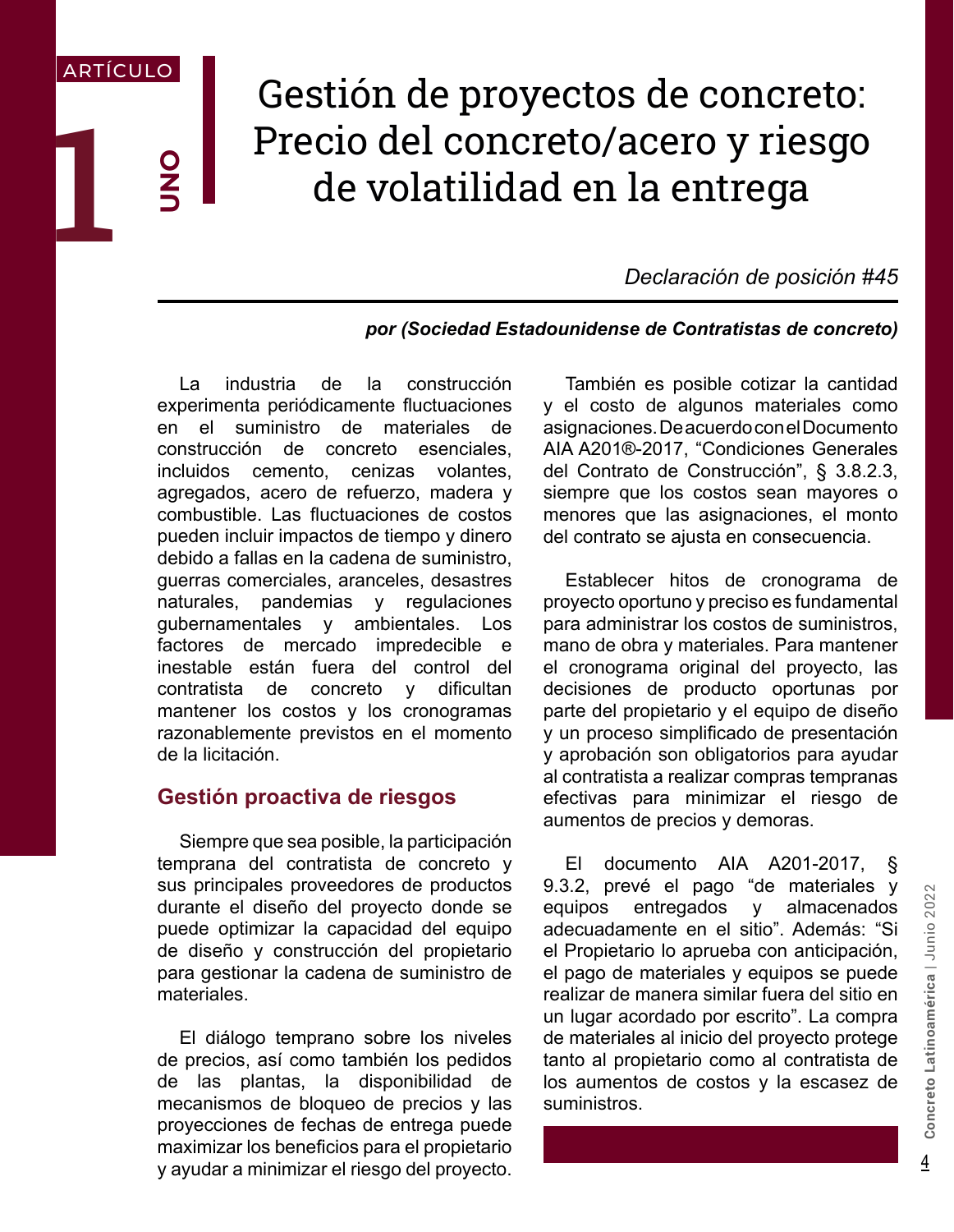Estas disposiciones de AIA permiten la compra anticipada y el pago de materiales y equipos almacenados tanto dentro como fuera del sitio.

Las "emergencias" declaradas por los gobernadores estatales también invocarían una cláusula en el documento AIA A201-2017, § 10.4, que prevé "compensación adicional o prórroga del tiempo reclamada por el contratista a causa de una emergencia.

## **La práctica de la industria reconoce retrasos fuera del control del contratista**

El documento AIA A201-2017, § 8.3.1, establece que si el contratista se retrasa en cualquier momento en el inicio o progreso del trabajo por causas fuera del control del contratista, y el arquitecto determina el retraso se justifica, entonces el tiempo del contrato se extenderá por un tiempo razonable que el arquitecto determine. Dos elementos citados en esta sección son "retraso inusual en las entregas" y "víctimas inevitables". Estos artículos se relacionan específicamente con los desafíos de entrega y transporte de concreto y refuerzo en la industria de concreto premezclado con escasez de conductores. Por lo tanto, el Documento AIA A201-2017 prevé un ajuste equitativo por demoras y extensiones de tiempo por "causas fuera del control del Contratista".

## **Proporcionar ajustes de precios equitativos en el lenguaje del contrato**

distribuir equitativamente el riesgo compartido<br>
entre todas las partes. ASCC recomienda<br>
agregar lenguaje contractiual para abordar<br>
estos problemas. A continuación se muestra un<br>
ejemplo. Se proporciona para iniciar la d -Considere el lenguaje del contrato para distribuir equitativamente el riesgo compartido entre todas las partes. ASCC recomienda agregar lenguaje contractual para abordar estos problemas. A continuación se muestra un ejemplo. Se proporciona para iniciar la discusión y la negociación y no debe interpretarse como asesoramiento legal. La ASCC recomienda que los contratistas contraten asesoría legal para desarrollar o revisar el lenguaje del contrato apropiado para sus proyectos. Una posible cláusula de lenguaje del contrato podría ser:

*(Cliente / Contratista / Propietario) reconoce que los precios de los materiales pueden fluctuar inesperadamente, y el Subcontratista no tiene control sobre dichas fluctuaciones de precios de los materiales. El subcontratista ordenará cantidades de materiales para el trabajo y se le pagará por todos los materiales almacenados para usar en el trabajo. El subcontratista deberá almacenar los materiales específicamente identificados para el trabajo de la manera acordada por (Cliente / Contratista / Propietario), y todos los costos de almacenamiento se reembolsarán al Subcontratista como costo del trabajo.*

*Si los costos de materiales del Subcontratista aumentan, el Subcontratista tendrá derecho a una orden de cambio por estos aumentos de costos.*

De acuerdo con el Documento AIA 201-17, § 7.3.8, es habitual que los cambios deductivos sean el costo neto real, sin incluir los gastos generales y las ganancias. Los contratistas de concreto de ASCC evaluarán las condiciones del mercado, evaluarán el suministro actual de productos, analizarán las cotizaciones de los proveedores y trabajarán junto al contratista general o el gerente de construcción para ayudar a minimizar el riesgo del propietario y entregar un proyecto de concreto exitoso. Lograr este objetivo requiere la cooperación entre diseñadores, contratistas de concreto, contratistas generales y propietarios. Si no se aborda este riesgo, los contratistas incorporarán contingencias en sus ofertas, lo que probablemente aumente los costos del propietario y la posibilidad de disputas innecesarias durante el proyecto.

Si tiene preguntas, comuníquese con su contratista de concreto de ASCC o con la línea directa técnica de ASCC +1.800.331.0668.